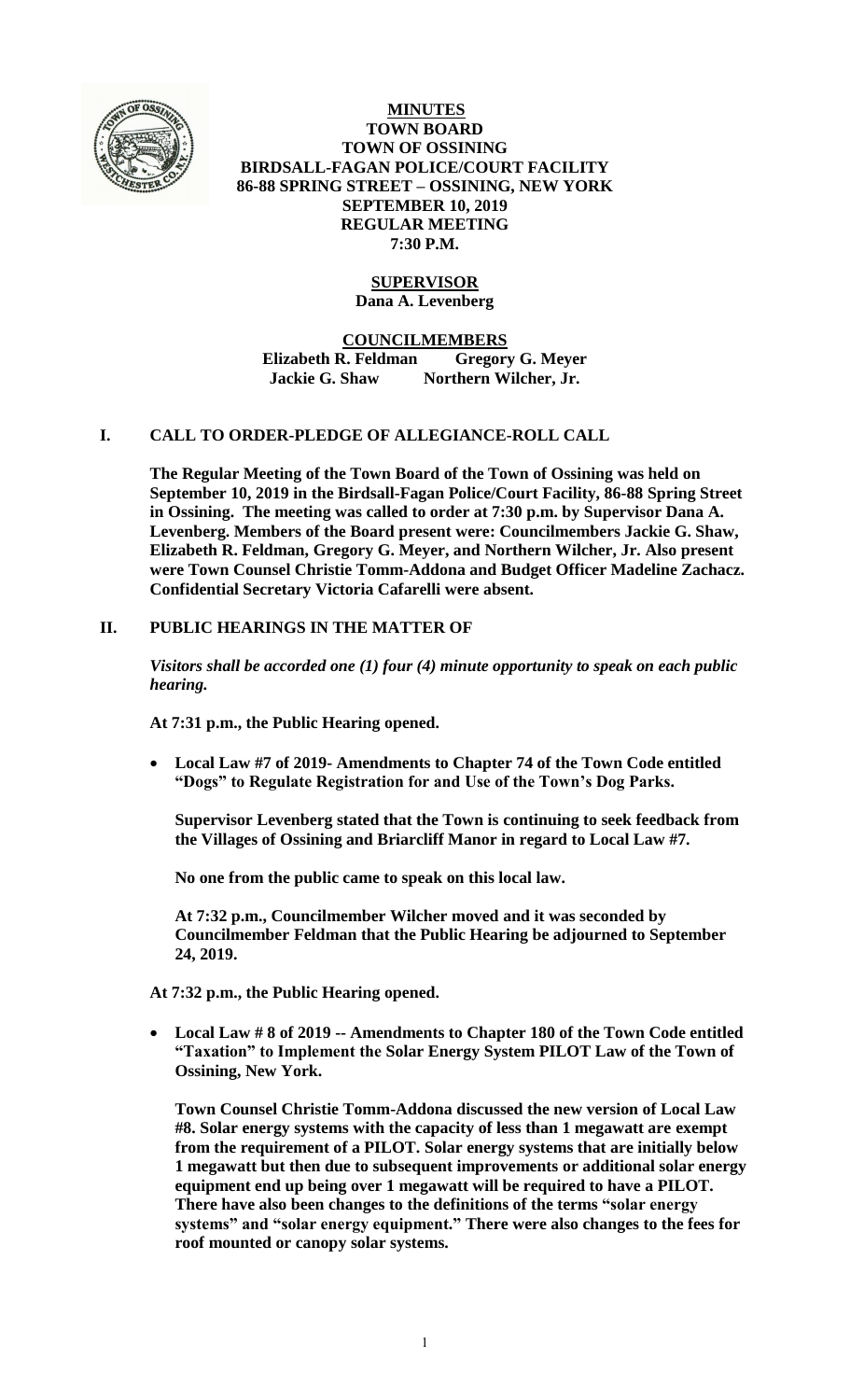**Councilmember Feldman asked if the PILOT was mandatory. Town Counsel Christie Tomm-Addona explained that in certain circumstances exceptions would be allowed. Residential solar energy systems, for example, would be granted an exemption from PILOT.**

**Councilmember Wilcher asked if Local Law #8 pertains to only private properties. Supervisor Levenberg explained that the law does affect private properties but that there are currently applications being submitted by private developers to develop community solar systems.** 

**Supervisor Levenberg asked if both owners and lessees will be signed on to the PILOT. Town Counsel Christie Tomm-Addona explained that they would need to contact NYSERDA for guidance on that topic.**

**Julia Magliozzo from Ecogy Energy thanked the board for taking into consideration their comments. She explained that a property may have two different solar system types and as a result each solar system individually should be subjected to a PILOT. Mrs. Magliozzo also asked for the definition of "canopy systems" to be changed to include both impervious surfaces and lots used primarily for parking spaces. She also explained to the board that adding an owner of a property to a PILOT may affect his/her tax-exempt status.** 

**At 7:49 p.m., Councilmember Wilcher moved and it was seconded by Councilmember Feldman that the Public Hearing be adjourned to September 24, 2019.** 

## **III. ANNOUNCEMENTS**

**Supervisor Levenberg announced the following:**

**I hope you will join us tomorrow, Wednesday, September 11th at 7PM for our community's annual 9/11 remembrance ceremony at Louis Engel Park. It is difficult to annually reflect upon the horrific events of September 11th, 2001 but also so humbling to remember the heroic actions of the many first responders from our community who served on September 11th and in the days weeks and months that followed, and continue to put themselves out there every day to make sure we are safe and protected. September 11th is considered by many to be a day of service. This year the county has again partnered with Volunteer New York to make a variety of volunteer activities available for those who would like to help—visit volunteernewyork.org/service to get information on how you can give back to kids, seniors and even animals in need in our area in tribute to those that lost their lives helping others on that fateful day 18 years ago. There are still spots remaining for several projects in White Plains and in Orangeburg.**

**Get your tickets now for "The Wait Room," a performance that explores the hardships suffered by women with loved ones behind bars, performed throughout California in recent months, and brought to Ossining's own Louis Engel Park by the Sing Sing Prison Museum. Performances start Friday, September 20th and continue through the weekend. Tickets are available on Eventbrite—find the link by visiting flyawayproductions.com.** 

**There are other events scheduled next week in conjunction with the "The Wait Room" performances. On Tuesday, September 17th, meet the choreographer and the dance team at Bethany Arts Community on Somerstown Road as part of Flyaway Production's weeklong residency there-- doors open at 6:30PM. You can also check out an open rehearsal on Wednesday, September 18th at Engel Park at 5:30PM. The Ossining Documentary and Discussion Series will be screening "Tre Maison Dasan," a documentary telling the stories of three boys, each of whom has an incarcerated parent, on Thursday, September 19th at the Ossining Public Library. Doors open at 6:30PM for the film, and it will be followed by a panel discussion. Finally, check out a Masterclass at Bethany with the dance team on**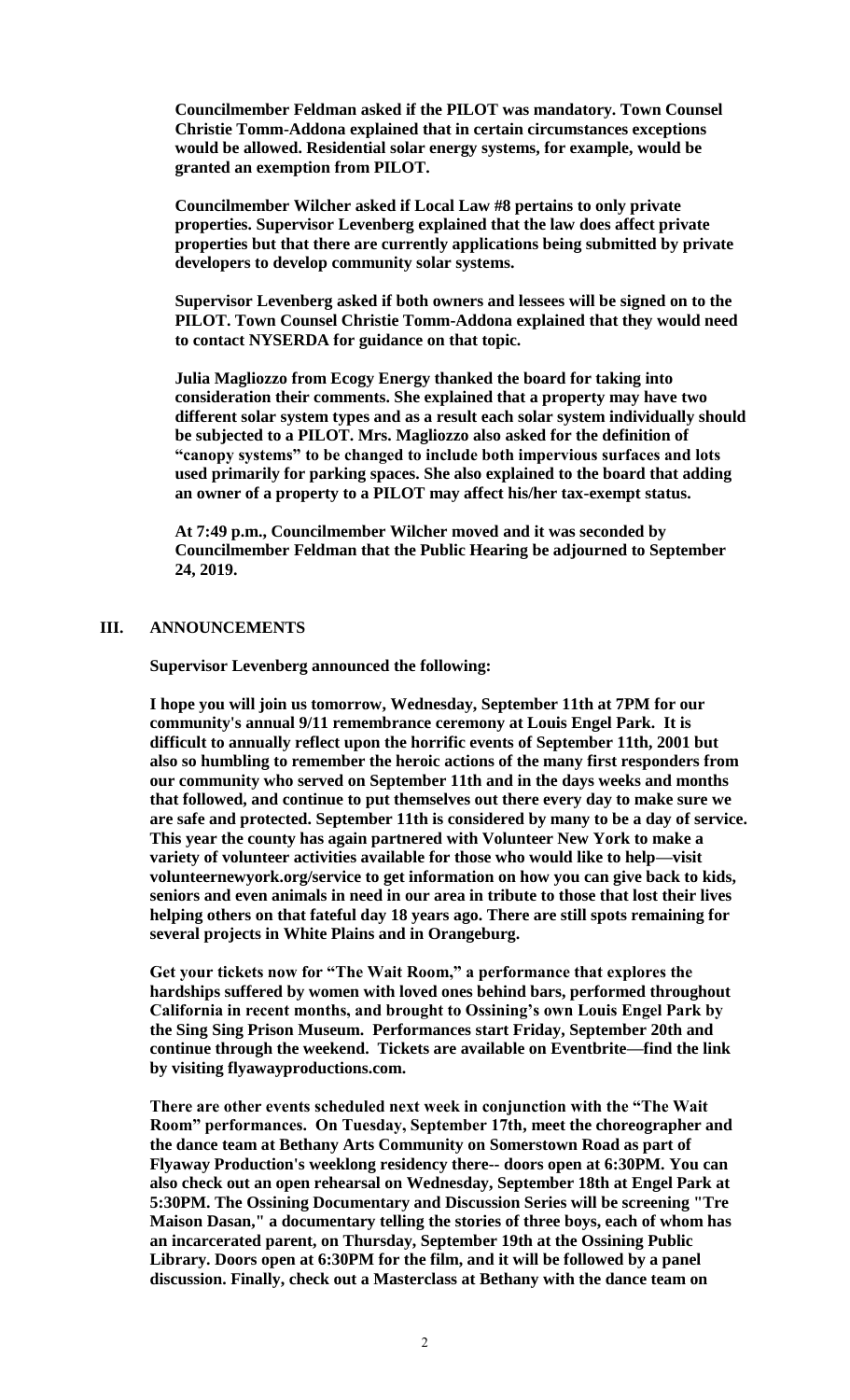**Saturday the 21st between 10AM and 11:30AM-- no prior dance experience is required.** 

**September is the annual Hudson River Valley Ramble. There are great events scheduled throughout the region, and I encourage you to check out the many ways you can get outdoors with your family and enjoy all of the recreational and cultural resources right in our backyard at www.hudsonrivervalleyramble.com. Here in Ossining, you can participate in the Ramble by participating in the last few Mind, Body, Spirit – Ossining classes scheduled during the rest of September. Saturday, September 14th and 28th, Sue Radparvar of Studio95 Zumba will be at Louis Engel Park from 4PM to 5PM with Zumba for all ages. You can also join the Delphi Dance Ensemble for the day on Sunday, September 15th, also at Louis Engel Park, from 10AM to 12PM.**

**This Saturday, September 14th is the Ossining MATTERS 5K Run and 2 Mile Walk, kicking off at 9AM at the corner of Main and Spring Streets. Register now at www.ossiningmatters.org – it is a great way to support Ossining's students, teachers, and schools. I plan to run, as I have for the past many years. I hope you will consider joining me!** 

**After you finish your Oss Matters 5k run or walk, I encourage you to meet Modou Cham from 511 New York Rideshare and pledge to go Car Free or Car Lite on September 20th for Car Free Day! Modou will be at the Community Table at the Ossining Farmers Market taking pledges and sharing more information about this important initiative in addition to all the great work his organization does on a regular basis. We are also hoping Green Ossining's own Kate Marshall and her husband Victor will be leading a bike ride starting at the Farmers Market for those of you who might be considering your two wheeler for car free day. I don't know about you, but if I ride my bicycle on Car Free day, I need a little refresher in advance to give me the confidence I need. Bring your Bicycle and your helmet and hopefully we will be ready to roll at about 11. Check out our website and FB page for more info.**

**Also on Saturday, join the Ossining Historic Cemeteries Conservancy for a Gravestone Cleaning at Historic Sparta Cemetery starting at 9AM. For more information, e-mail OHCC@gmail.com or check out their Facebook page. Community service credit is also available!** 

**Do you know any girls in Kindergarten through 12th grade interested in joining Girl Scouts? Learn more about the Ossining Girl Scouts at their Jamboree on Sunday, September 15th from 1PM to 4PM in the Mike Risko Music Parking Lot. There will be lots of crafts, activities, and fun – come see what Girl Scouting is all about!** 

**And you can't miss this two-part presentation by Town of Ossining Historian Scott Craven (Ossining's former Police Captain? Yes, the very same!). Part one is next Wednesday, September 18th at 7PM and Part two is Wednesday, September 25th at 7PM. Scott is a magical storyteller, and it's always extra cool to hear about the very important things that happened right in our backyard, as well as the people who were responsible for the development of this beautiful spot.**

**Finally, Halloween is right around the corner! Get your tickets now for the Forest O' Fears: The Haunting at Cedar Lane. This year we have 4 nights of ghoulish fun planned for you: Two Saturdays and two Sundays, October 18th and 19th and 25th and 26th. Visit www.forestofears.org to grab your tickets before someone grabs you! Also, this year, all proceeds will go to the SPCA of Westchester, so you can plan an evening of family fun while also supporting a great local non-profit.**

**Please be reminded that next Tuesday, September 17th, we will be holding a Town Hall Meeting at the Ossining Public Library's Budarz Theater, hosted by the League of Women Voters of the Rivertowns. We will start a little earlier than usual at 7PM. I hope you will join us for an exciting "pro' "con" and "neutral" panel**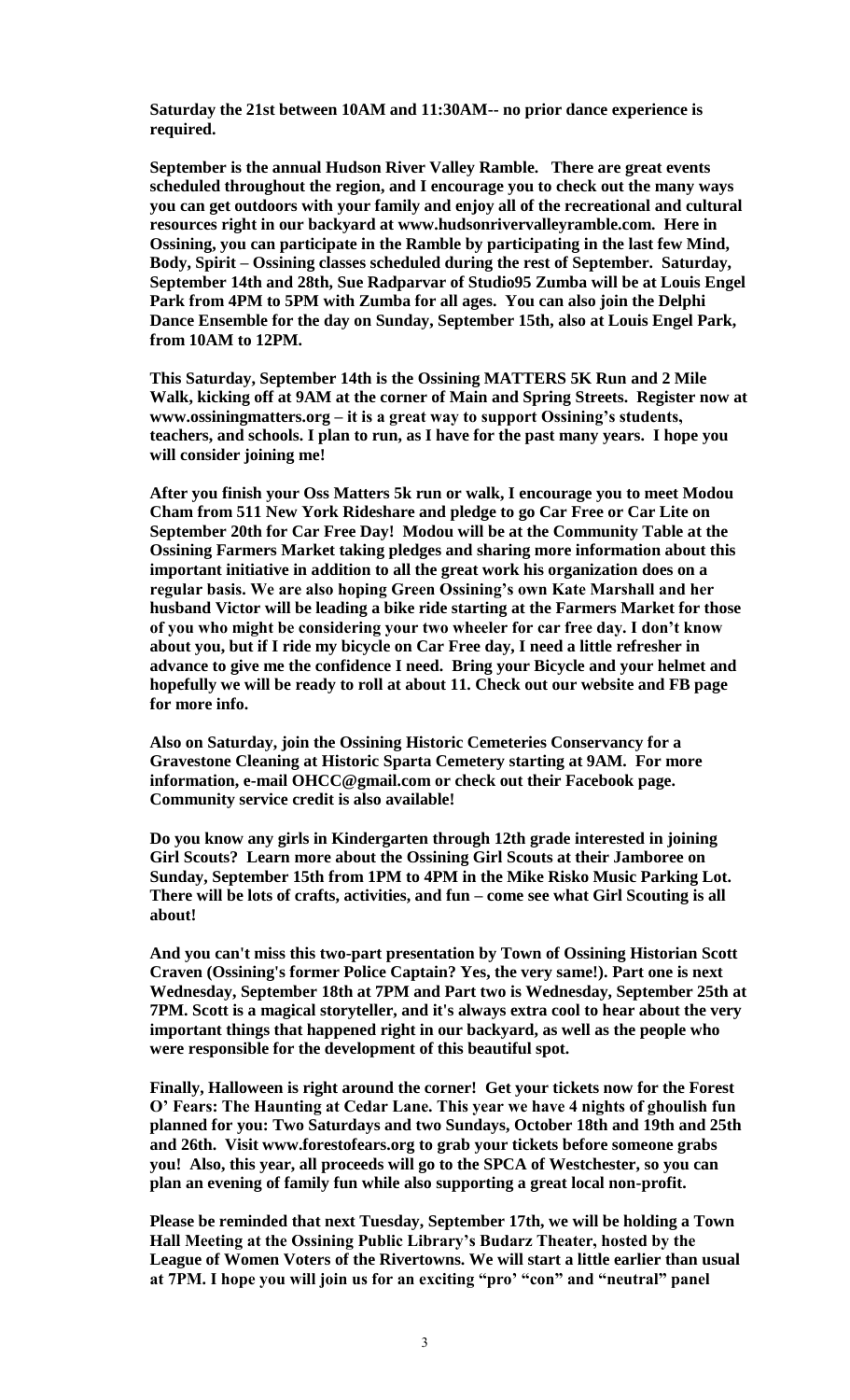**discussion about the 3 ballot initiatives that will be before you to vote on this November to permit converting elected positions of Highway Superintendent, Tax Receiver and Town Clerk into appointed ones effective January 1st. For more information, visit our Town Website and look up at the top for Project Forward.** 

**Councilmember Feldman announced the following:**

**The Ossining Historical Society Museum will be holding its annual Dinner and Silent auction on October 24th. Tickets bought by October 14th are \$85.** 

**On October 20th the Ossining Historic Cemeteries Conservancy, the Jug Tavern of Sparta, and Ossining Parks and Recreation Department will be presenting "Stories in Stone: Sparta Cemetery." For tickets and more information go to [www.ossininghistoriccemeteries.org](http://www.ossininghistoriccemeteries.org/) or [www.joketavern.org.](http://www.joketavern.org/)** 

#### **IV. LIAISON REPORTS**

**Councilmember Shaw gave the following report:**

**The Recreation Advisory Board met last night. Superintendent Bill Garrison got us up to speed on the improvements that have been going on in the parks over the summer and at the pool. The roof of the pool is finally working again and can once again retract. There is now an 8 foot fence at Nelson Park's baseball field.**

## **V. DEPARTMENTAL REPORTS**

**Police Chief Kevin Sylvester gave the Board an update on what has been happening at the Ossining Police Department. During the summer the OPD worked with Mrs. Elsa to give out around a thousand ice creams. The OPD also hosted a car seat inspection event and played three movies at the park this summer. There were also Cop and Kids kickball and soccer games over the summer as well as Coffee with Cop events. The two block parties the OPD hosted over the summer were a huge success. This past Friday the OPD traveled to Albany where the New York State Accreditation Council approved our summer's inspection. Four new police officers were hired – two are from the Academy and two transferred from other agencies. The biggest news of the summer is the new traffic pattern at the Ossining High School. Last week we beat the fire department at a softball game. The OPD and fire department raised about \$1,000 at the softball game to help staff members from the Landmark Diner that are unemployed as a result of the fire. Last week the OPD dealt with a large-scale television and internet outage. September is Hunger Action Month. During the month of September, the OPD will be working with the Ossining Union Free School District and Feeding Westchester to distribute food. There will be some traffic this Saturday during the Ossining MATERS Race. On September 22 there will another car seat inspection and touch-a-truck event. The OPD is still investigating the noose incident at Engel Park and asks the public to please come forth with any information they may have. The OPD has meet with clergy members and NAACP to discuss the noose incident.** 

**Supervisor Levenberg congratulated Police Chief Sylvester for having been honored by the International Association of Chiefs of Police with their "40 Under 40" Award and presented him with a Town proclamation recognizing him for all he has done to deserve the award.**

**Town Clerk Mary Ann Roberts gave the board the following update on the Clerk's Office:**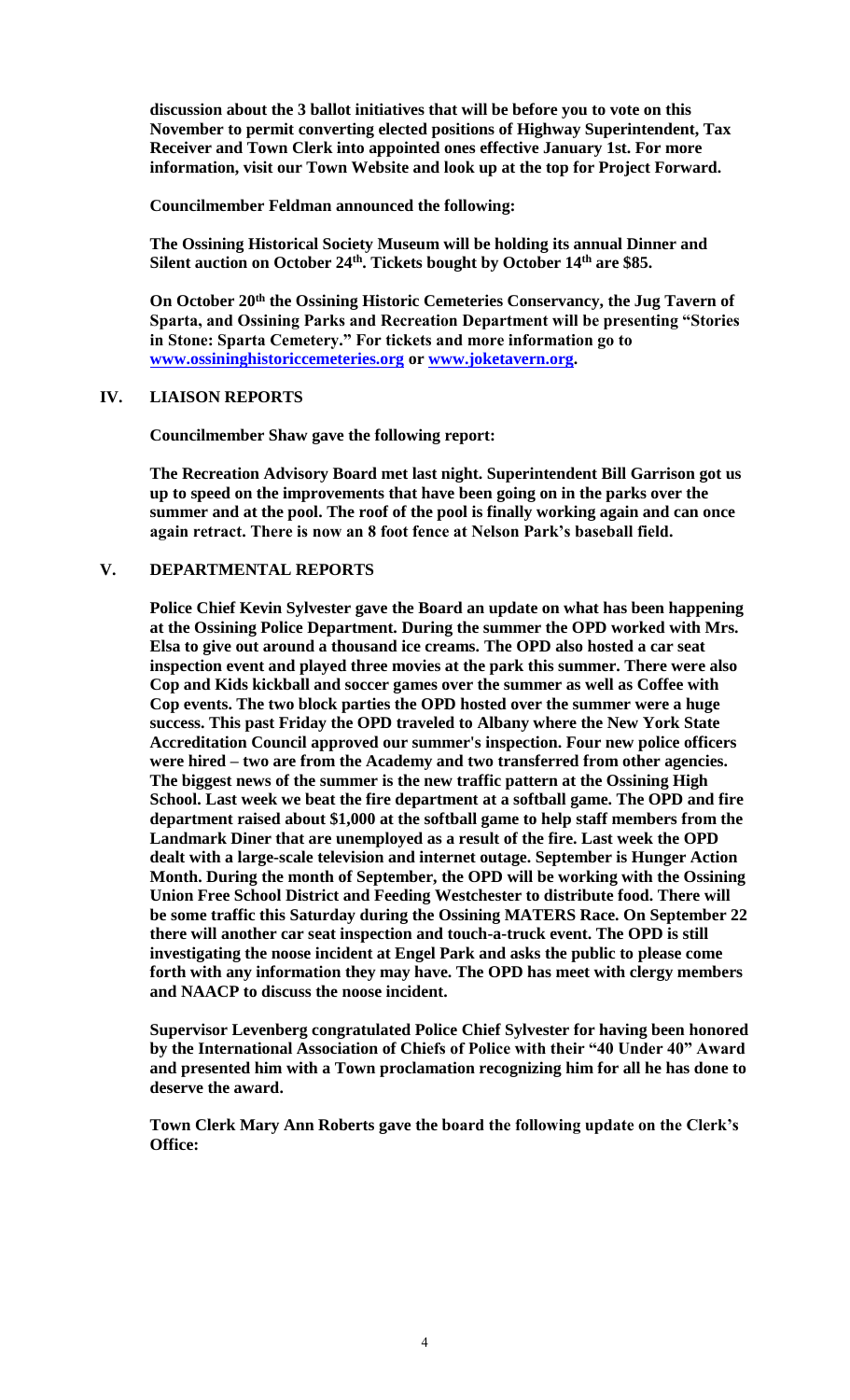Good Evening Board and Supervisor there have been many changes in the Town Clerk's office most recently with Ann Marie Rocco leaving as Deputy Clerk and taking a position in Ardsley as Village Clerk and Christina LoBue leaving the Clerk position and taking a position with the Village of Ossining IT Department. Martha Qutuisaca has now joined the Town Clerk's Office as Deputy Town Clerk and Daniela Velez as part time clerk.. It is a learning curve for all of us.

The Town Clerk's office has been working on a change in the dog licensing with the Supervisor, Budget Office and the Village Mayor, Village Manager and Treasurer as well.

The election season this year will be a bit different as we will have early voting which will begin Saturday, October 26 and continue for 10 days which will include Saturdays and Sundays. The weekend times are from 11:30 a.m. to 5:30 p.m. and the daily times are from 7:30 a.m. to 4:30 p.m. The voting will take place in the GOTV Room which is on the lower level of the Joseph G. Caputo Community Center.

The Town has also hired two part time seasonal personnel to work on an Archival grant. They are working on the Town Clerk records, Assessor' records, tax receiver's records and finance records. Thus far they are doing a wonderful job.

At this time I would like to make a public service announcement. The Ossining Historical Society Museum will host their 88<sup>th</sup> anniversary dinner and silent auction on Thursday, October 24<sup>th</sup> at 6 p.m. at The Briarcliff Manor, 25 Studio Hill Road. The price is \$85 with reservation required. There will be no walk ins or checks taken at the door. Reservations and payment must be made by October 14<sup>th</sup>.

### **VI. PUBLIC COMMENT ON AGENDA ITEMS**

## **VII. BOARD RESOLUTIONS**

### **A. Approval of Minutes—Regular Meeting – August 27, 2019**

**Councilmember Shaw moved and it was seconded by Councilmember Feldman that the following resolution be approved.**

**RESOLVED, that the Town Board of the Town of Ossining hereby approves the August 27, 2019 minutes of the Special Meeting as presented.**

> **Motion Carried: Unanimously Abstain: Wilcher**

#### **B. Approval of Voucher Detail Report**

**Councilmember Wilcher moved and it was seconded by Councilmember Shaw that the following resolution be approved.**

**RESOLVED, that the Town Board of the Town of Ossining hereby approves the Voucher Detail Report dated September 10, 2019 in the amount of \$71,307.96.**

**Motion Carried: Unanimously**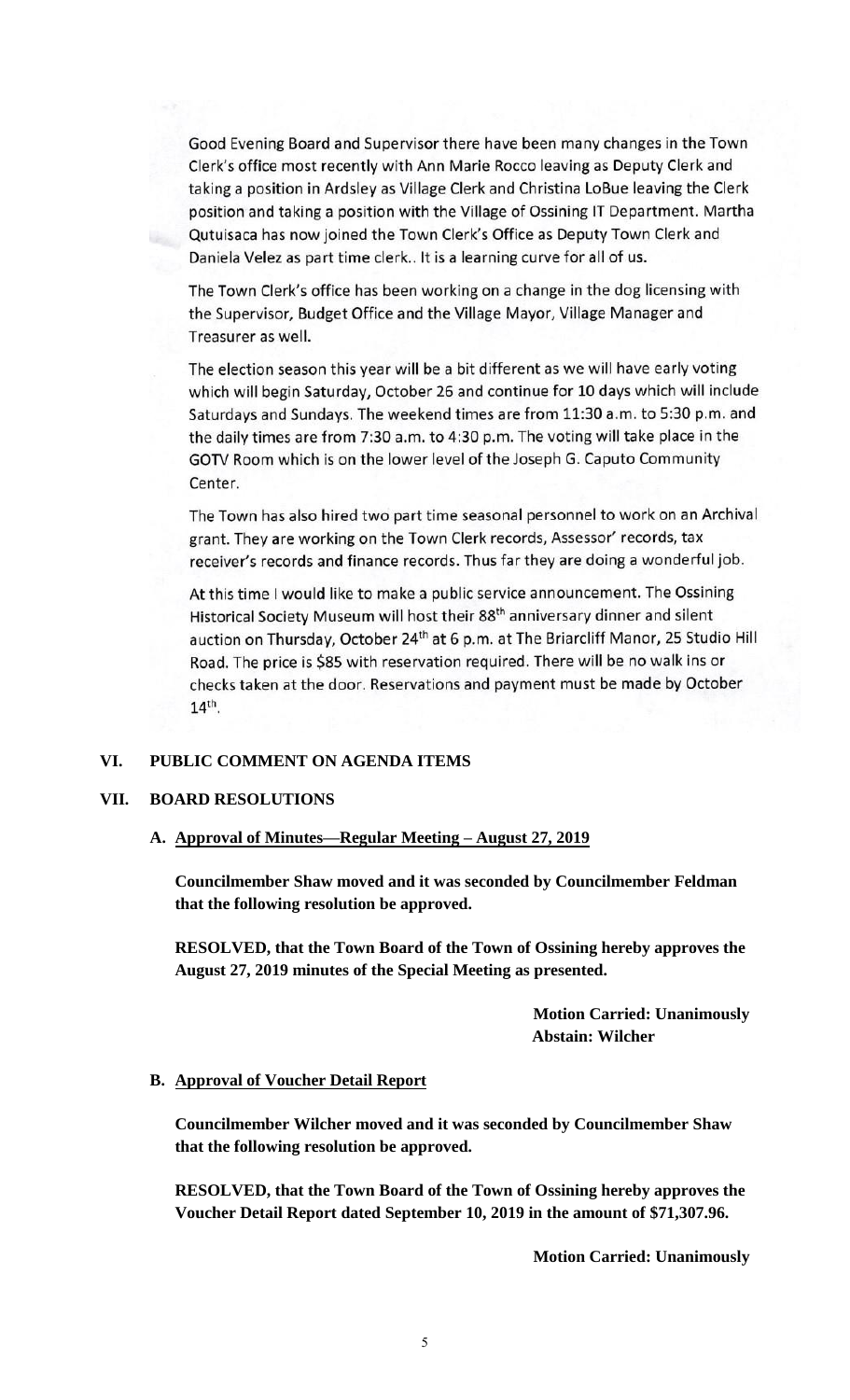## **C. Establishing Tree Bank Fund and Setting Fee for Payment into Fund**

**Supervisor Levenberg said the following in regard to the resolution: This was a part of a local law that the Board adopted some time ago—when the land use board agrees that a developer must remove trees from the property under review, this will set the rate at which they need to reimburse the Town for what they remove. We have heard from our building department that it is already working to make developers more carefully consider the mature trees on the property they seek to develop and how they can maximize protection of those trees. Special thanks to the Town's Environmental Advisory Committee for their guidance on this decision.**

**Councilmember Wilcher moved and it was seconded by Councilmember Feldman that the following resolution be approved.**

**WHEREAS, in 2017 the Town Board adopted various amendments to the Town Code, including amendments to Chapter 183 of the Code regarding Tree Protection, which provided in Section 183-12(G) as follows:**

**"In connection with all subdivision and site plan applications, the project shall meet the minimum requirement of the replacement of 50% of the total aggregate diameter of trees proposed for removal with new trees in accordance with a plan for tree replacement. Tree replacement shall be required on site unless the approving authority determines that, because of site constraints, it is impracticable or impossible to fully meet this mitigation requirement on site. In such case, upon the establishment of a tree bank and/or a tree bank fund by resolution of the Town Board, the approving authority may consider the off-site mitigation of planting in the tree bank or the payment of a fee to the tree bank fund to satisfy the unmet portion of the tree replacement requirement. Implementation of any off-site planting plan shall require prior approval by the Town Board." and**

**WHEREAS, in connection with and prior to adopting these Code amendments, the Town Board conducted a SEQRA review and adopted a Negative Declaration finding that the proposed action would not have any significant adverse environmental impacts, and**

**WHEREAS, in furtherance of Town Code § 183-12(G), the Town Board desires to establish a tree bank fund for the payment of fees as mitigation for removal of trees where tree replacement requirements cannot be met on site, and**

**WHEREAS, in considering the fees to be established for the tree bank fund, the Town Board solicited comments and feedback from its consultants, land use boards and the public, and**

**WHEREAS, the Town's Consulting Planner provided the Town Board with a memorandum dated May 10, 2019 in which he analyzed the average cost of replacement trees based upon the costs in the area for trees of different sizes that would be appropriate for planting in the Town and determined that the average cost of replacement would be approximately \$165 per caliper-inch of replacement tree, and**

**NOW THEREFORE, BE IT RESOLVED, the Town Board finds that this is a Type II action pursuant to SEQRA and therefore no further environmental**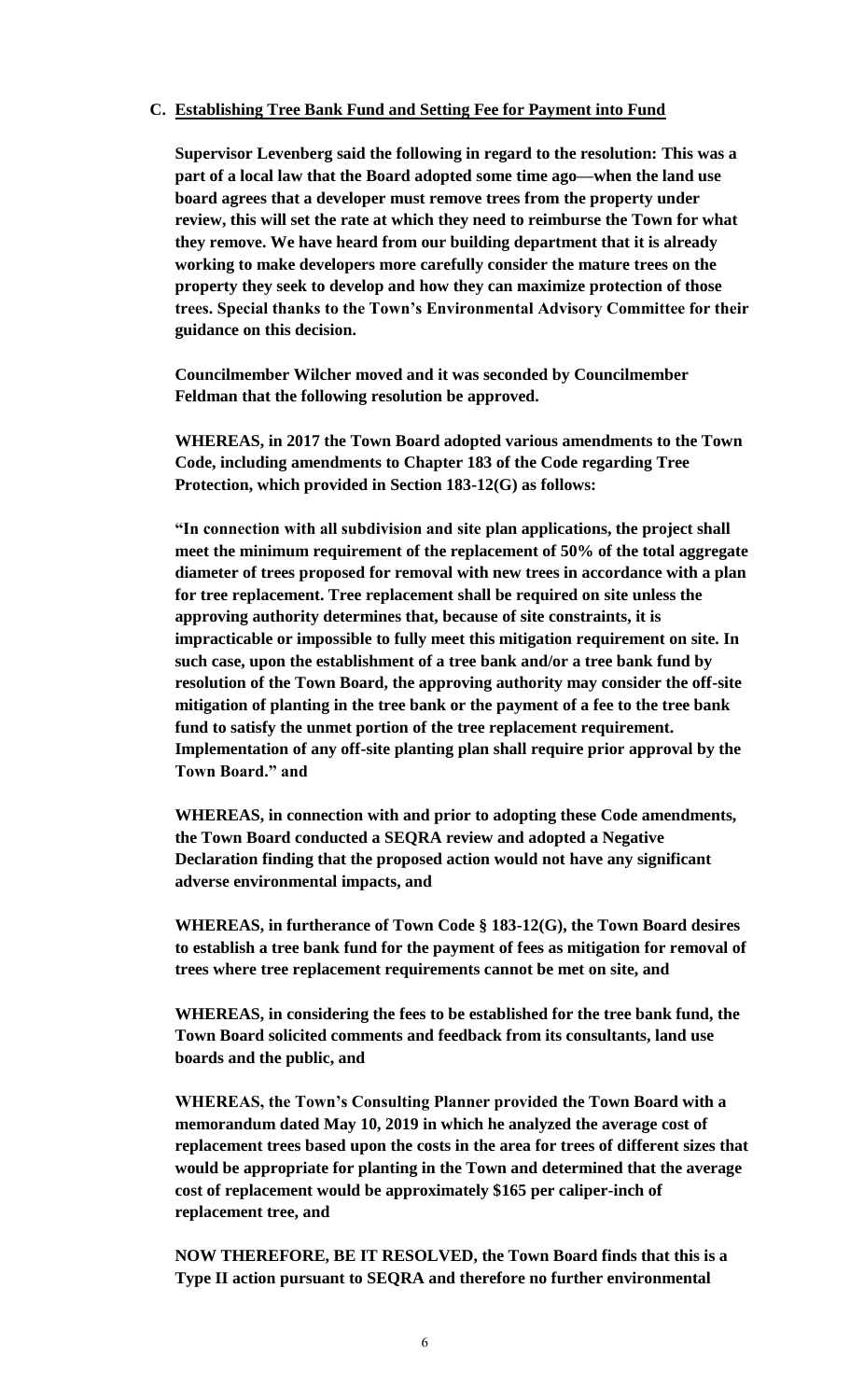**review is required; but notwithstanding such, as the intent of the tree bank fund and the designated Tree Bank Fund fee is to provide a mechanism for the Town to replace trees in other locations where on-site replacement requirements cannot be met as part of a development, this action is more protective of the environment and does not have the potential for any significant adverse environmental impacts, and** 

**BE IT FURTHER RESOLVED, the Town Board hereby establishes a Tree Bank Fund for the payment of fees as mitigation for removal of trees where tree replacement requirements cannot be met on site, and**

**BE IT FURTHER RESOLVED, the Town Board hereby sets the fee for the Tree Bank Fund when required pursuant to Town Code § 183-12(G) at \$165 per caliper-inch of replacement tree, subject to amendment from time to time by resolution of the Town Board.**

**Motion Carried: Unanimously** 

# **D. Personnel: Clerk's Office- Appointment**

**Supervisor Levenberg said the following in regard to the resolution: We have had quite a bit of turnover in the Clerk's Office this year, as you have heard. When our Deputy Clerk Ann Marie Rocco accepted a new position in Ardsley and part time Intermediate Clerk Christina Lobue was hired full time by the Village of Ossining, we were left with some big shoes to fill. Luckily, Daniela comes to us with a lot of experience and we look forward to having her join the team. Daniela not only speaks English and Spanish, but also Italian! We are excited to bring that extra functionality to the Office of the Town Clerk.**

**Councilmember Wilcher moved and it was seconded by Councilmember Feldman that the following resolution be approved.**

**Resolved, that the Town Board of the Town of Ossining hereby appoints Daniela Velez, Ossining, to the probationary position of Part-Time Intermediate Clerk in the Clerk's Office, at an hourly rate of \$15.00, effective September 6th, 2019.**

**Motion Carried: Unanimously** 

# **E. Resolution Approving Memorandum of Understanding to Extend Intermunicipal Agreement with the Village of Ossining to Supply Water to the Unincorporated Town**

**Supervisor Levenberg said the following in regard to the resolution: The Village is in the process of applying for additional grant money for the Water Treatment Plant. Even though we continue to operate under our old IMA, we wanted to make sure we codified it to help with the grant application. We had extended this agreement, under the same terms as before, earlier this summer. This is another rollover to buy us some more time to think about new language for moving forward after 2020.**

**Councilmember Wilcher moved and it was seconded by Councilmember Feldman that the following resolution be approved.**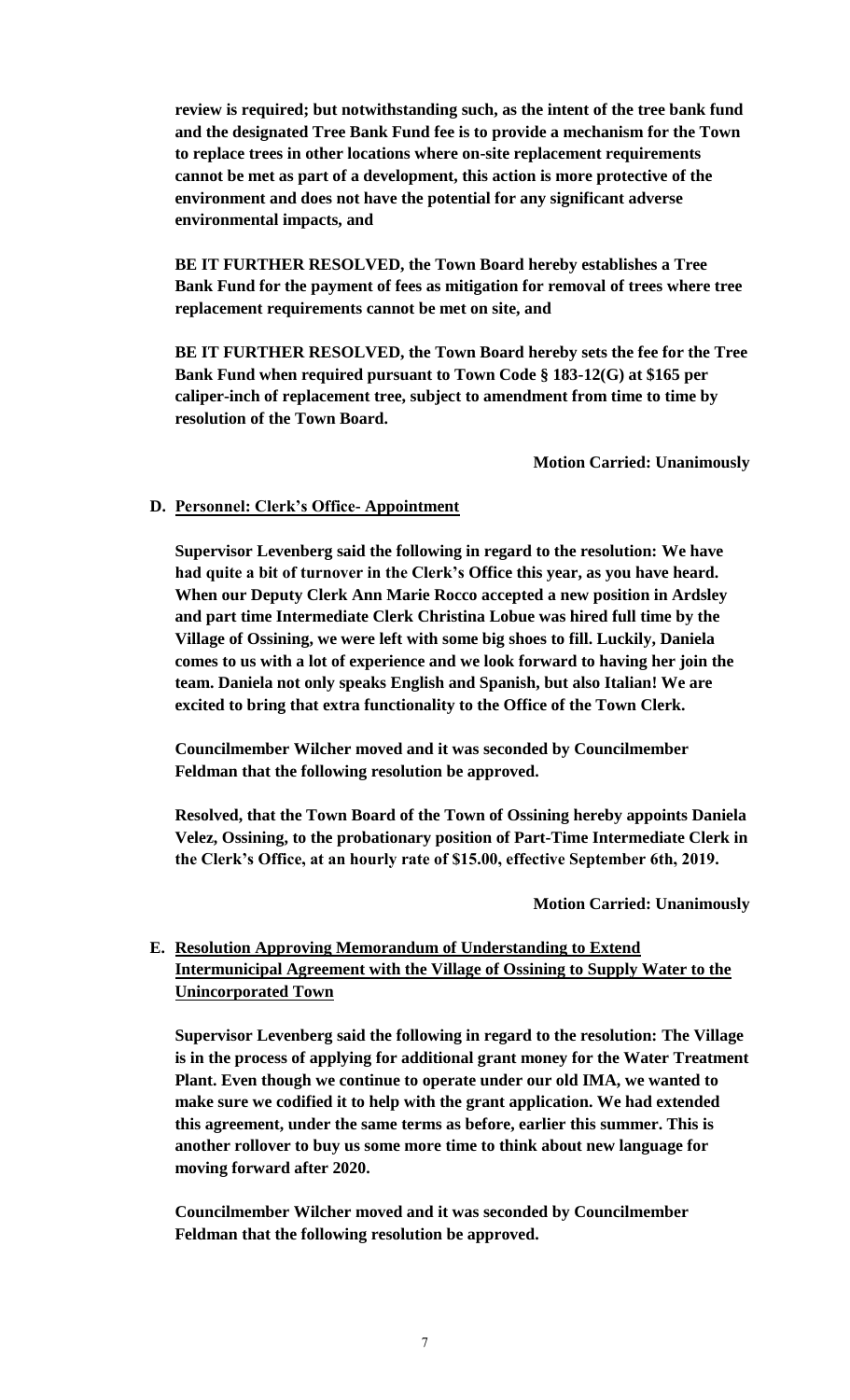**WHEREAS, the Town of Ossining and the Village of Ossining entered into an agreement effective January 1, 2002 for the Village to supply the unincorporated area of the Town with water, the term of which agreement was 15 years ("2002 Agreement"); and** 

**WHEREAS, upon the 2002 Agreement expiring, the Village and Town have entered into extensions of the agreement subject to the same terms as the 2002 Agreement, the most recent extension of which expired on August 31, 2019; and** 

**WHEREAS, the Town desires to further extend the 2002 Agreement until June 30, 2020 while the parties negotiate a new agreement; and** 

**NOW THEREFORE BE IT RESOLVED, the Town Board hereby approves a Memorandum of Understanding to extend the 2002 Agreement between the Village and the Town for water supply pursuant to the same terms in the 2002 Agreement, including additional language in support of a grant submission for improvements to the district, until June 30, 2020 and authorizes the Supervisor to execute a Memorandum of Understanding on behalf of the Town, subject to approval by Counsel to the Town as to form.** 

**Motion Carried: Unanimously** 

## **VIII. CORRESPONDENCE TO BE RECEIVED AND FILED**

## **IX. MONTHLY REPORTS**

**Councilmember Wilcher moved and it was seconded by Councilmember Shaw that the following resolution be approved.**

**Resolved, that the Town Board of the Town of Ossining hereby accepts the following monthly reports for the month of August 2019:**

- **Town Tax Receiver**
- **Town Highway Department**
- **Town Supervisor**
- **Dale Cemetery**
- **Town Clerk**

#### **Motion Carried: Unanimously**

#### **X. VISITOR RECOGNITION**

*Visitors shall be accorded one (1) four (4) minute opportunity to speak*

**Stanley Dorsainville from State Senator David Carlucci's office asked the community to not let rumors about public charges create fear. If anyone is applying for a green card or visa and have questions on public charges they should contact Congresswoman Nita Lowey's Office or the County Department of Social Services.** 

### **XI. ADJOURNMENT**

**At 8:42 P.M., Councilmember Wilcher motioned to adjourn into Executive Session and Councilmember Shaw seconded.** 

#### **Motion Carried: Unanimously**

**At 9:12 P.M., Councilmember Feldman motioned to leave Executive Session and Councilmember Shaw seconded.**